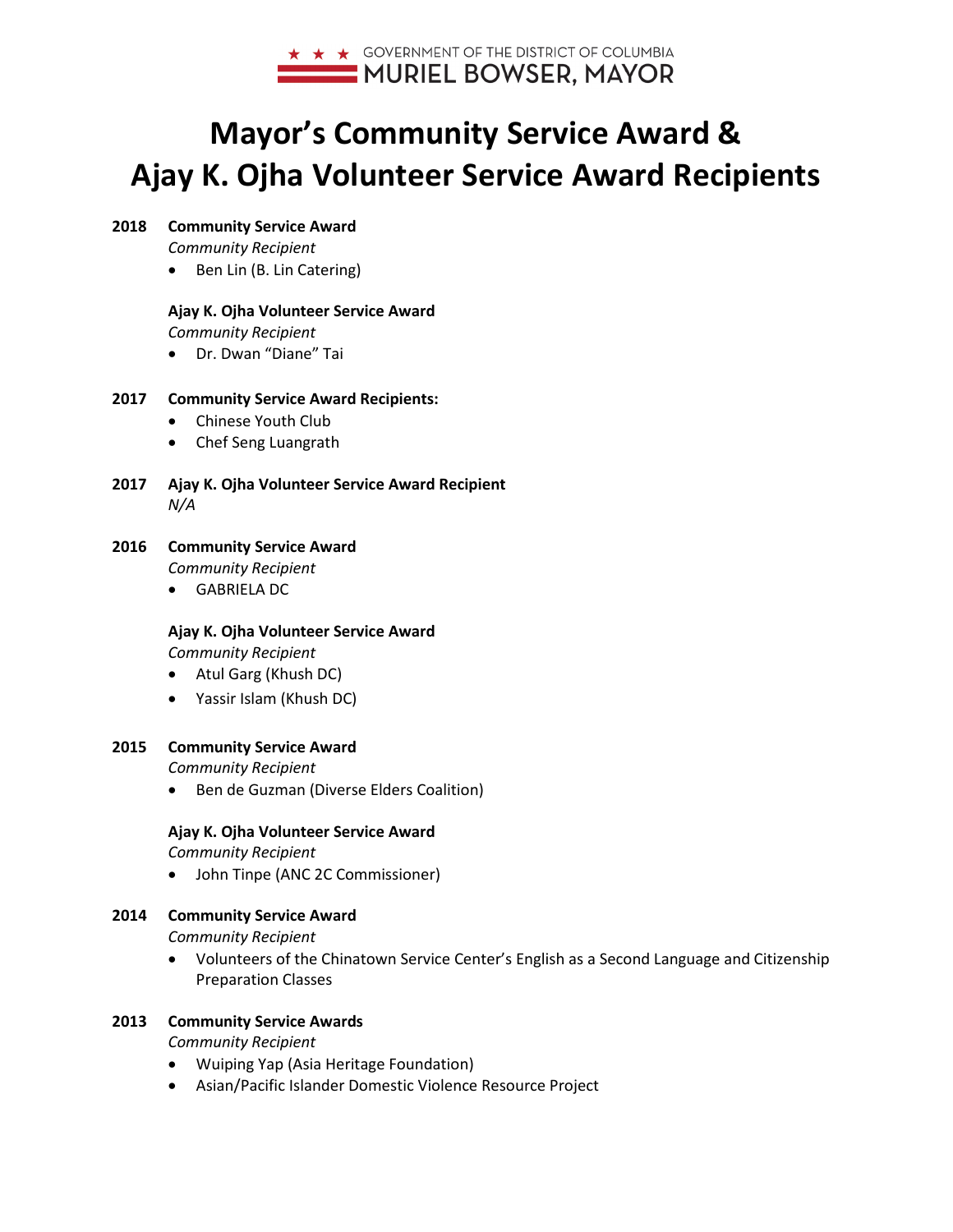

#### **2012 Community Service Awards**

*Community Recipient*

- Hoan Nguyen (Vietnamese American Community Service Center)
- Sulu DC

#### **2011 Community Service Awards**

*Community Recipient*

- Peter Cho (Korean-American Grocers Association of Greater Washington, DC)
- Young Woo (Chinese Community Church, Wah Luck House)
- Network of South Asian Professionals-Washington, DC

#### **2010 Community Service Awards**

*Community Recipient*

- Catherine Ly (Asian American LEAD)
- Jimmy Lynn, Managing Partner (JLynn Associates)
- Korean-American Grocers Association of Greater Washington, DC

*Government Recipient*

• Diane Groomes, Deputy Chief (Metropolitan Police Department)

#### **2009 Community Service Awards**

*Community Recipient*

- Shirley Woo (Chinatown Service Center)
- Christian Oh (National Association of Asian American Professionals DC)
- Becky Lee (Becky's Fund)

#### **2008 Community Service Awards**

*Community Recipient*

- Gary Cha (Korean-American Grocers Association of Greater Washington, DC)
- Dr. Betty Y. Wang D.O.

#### *Government Recipient*

• Rodney Miller, Officer (Asian Liaison Unit, Metropolitan Police Department)

#### **2007 Community Service Awards**

*Community Recipient*

• Mrs. Linda Lee, Retired Owner (Hunan Chinatown Restaurant)

*Government Recipient*

• Peter Lee, Officer (Metropolitan Police Department)

#### **2006 Community Service Awards**

*Community Recipient*

- Jeanny Shu-Maio Ho (Chinese Consolidated Benevolent Association)
- Lu Lan (Chinese Service Center, Crime Victim Assistance Program)
- H Street Development Corporation

#### *Government Recipient*

• DC Public Library (Patricia Pasqual Accepted on Behalf)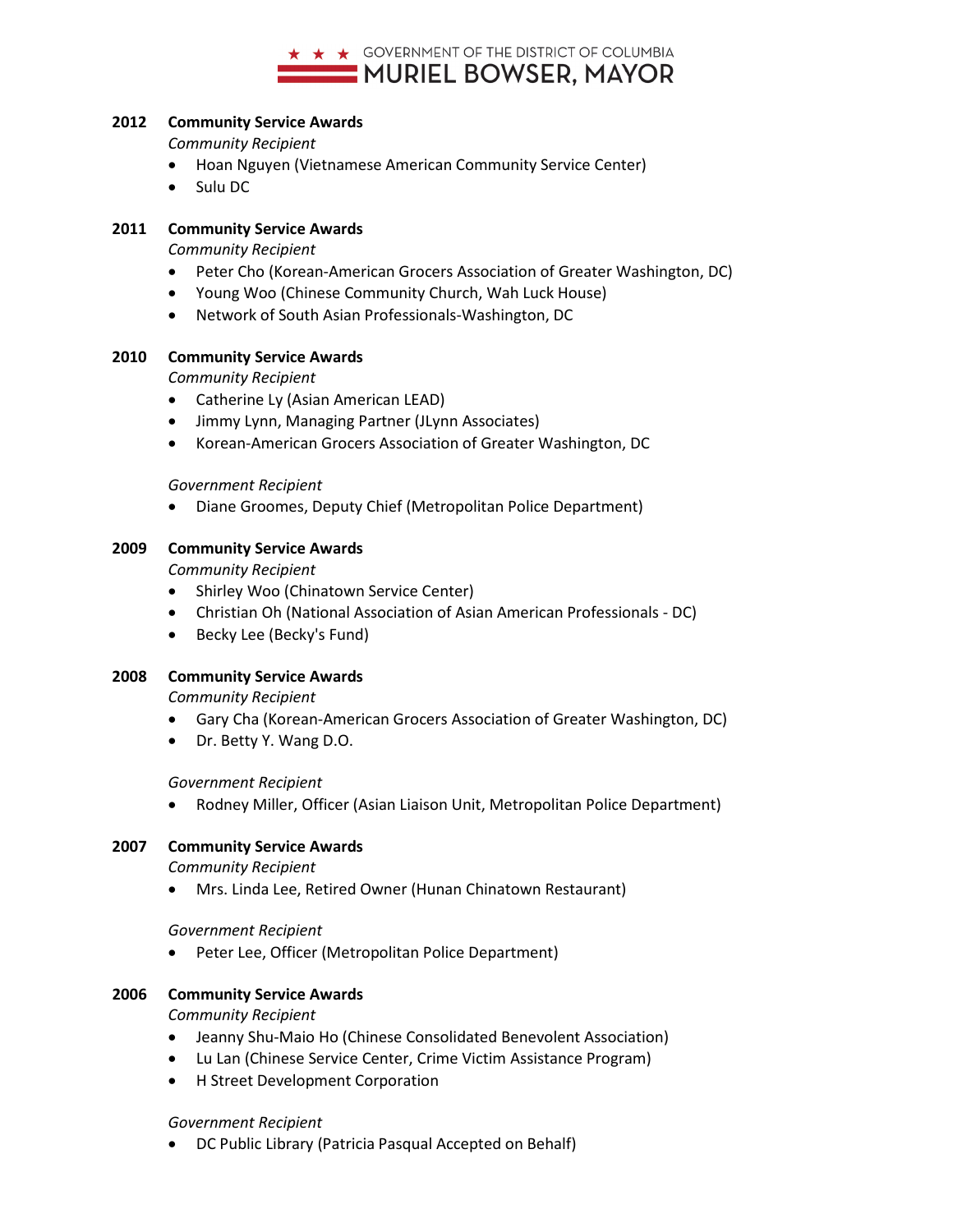

## **2005 Community Service Awards**

*Community Recipient*

- Philoan Nguyen (Boat People SOS)
- Asian Pacific American Legal Resource Center

*Government Recipient*

• Kisok C. Roh (Department of Consumer & Regulatory Affairs)

### **2004 Community Service Awards**

*Community Recipient*

- Vincent Crisostomo (Center for Health Services Research & Policy, George Washington University)
- Dr. Shi-Hua Wu (The Chinese Northwest Association of Greater Washington)
- Smithsonian Asian Pacific American Program

### *Government Recipient*

- Kenny Temsupasiri, Officer (Metropolitan Police Department)
- Judy Moy (Alcoholic Beverage Control Board)

#### *Youth Recipient*

• Tuan-Anh Van (Vietnamese American Community Service Center)

### **2003 Community Service Awards**

*Community Recipient*

• Lucinda Yeh (Asian/Pacific Islander Domestic Violence Resource Project)

#### *Government Recipient*

- Valerie Kitchings, API Coordinator (Department of Employment Services)
- Jay Hong, Officer (Asian Liaison Unit, Metropolitan Police Department)

#### *Youth Recipient*

• Kim Phu Nguyen, 12th Grader (Bell Senior High School)

# **2002 Community Service Awards**

*Community Recipient*

- Ruby G. Moy (National Organization of Chinese American Women)
- Ruth Sing Wong (Chinatown Steering Committee)
- Anjali Nagpaul (Asian/Pacific Islander Domestic Violence Resource Project)

#### *Government Recipient*

- Ellen M. Yung-Fatah (Department of Health)
- Sonia Patricia Gutierrez (Department of Housing and Community Development)
- Dwayne Johnson, Officer (Asian Liasion Unit, Metropolitan Police Department)

#### *Youth Recipient*

• Son Tran (Asian American LEAD)